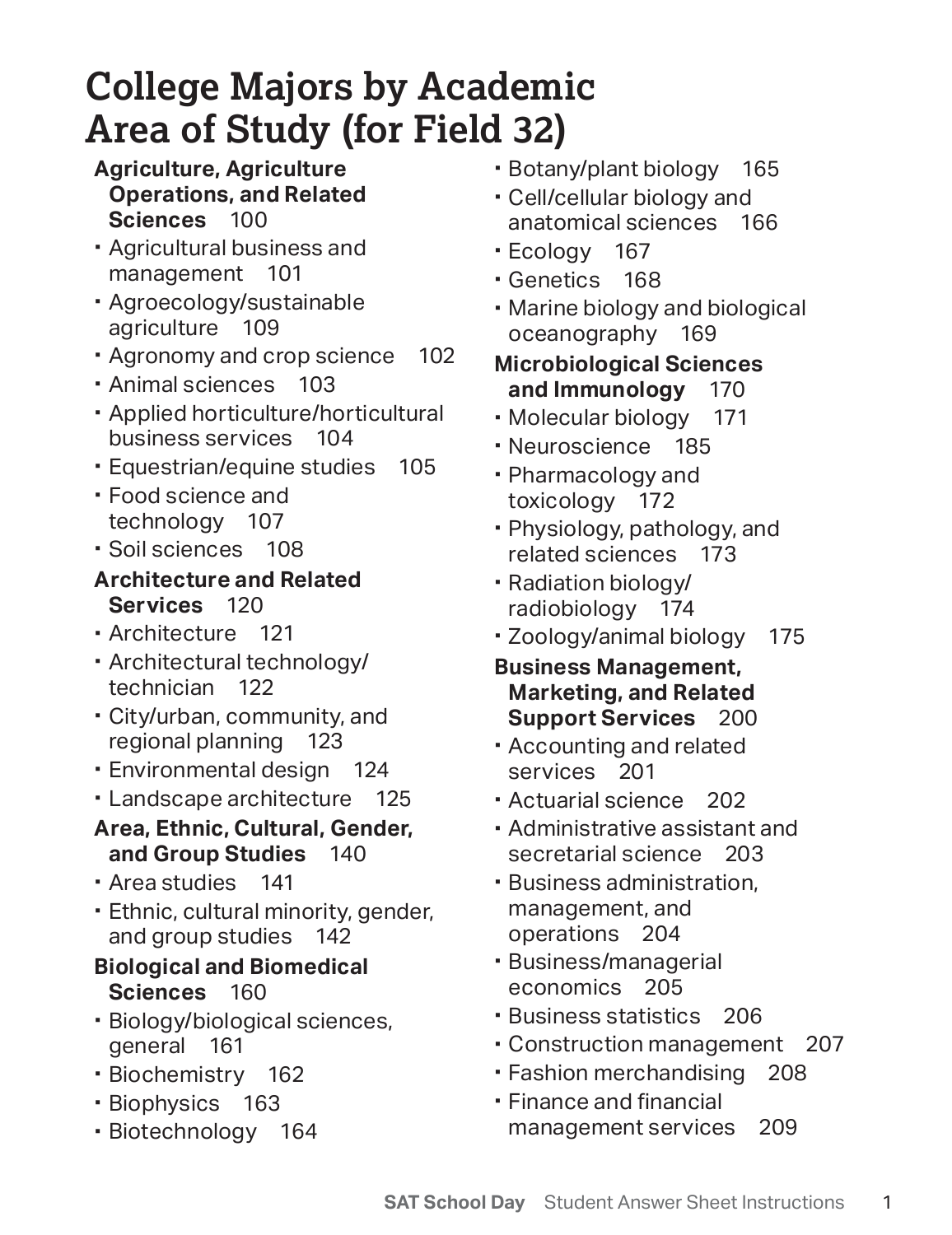- General sales, merchandising, and related marketing operations 210
- Hospitality administration/ management 211
- Hotel, motel, and restaurant management 225
- Human resources management and services 212
- Insurance 213
- **International business** 214
- Investments and securities 215
- Labor and industrial relations 216
- Management information systems/services 217
- Marketing/marketing management 218
- Meeting and event planning 230
- Project management 235
- Real estate 219
- Transportation/mobility management 220

#### **and Related Programs** 250 **Communication, Journalism,**

- Communication and media studies 252
- Digital communication and media/multimedia 253
- Journalism 254
- Photojournalism 255
- Public relations, advertising, and applied communication 270
- Radio and television 257

#### **Computer and Information Sciences and Support Services** 300

- Artificial intelligence 301
- Computer programming 302
- Computer science 303
- Computer software and media applications 304
- Computer systems analysis 305
- Computer systems networking and telecommunications 306
- Data processing 307
- **Information sciences/studies** 308
- Information technology project management 309
- Modeling, virtual environments, and simulation 310
- **Construction Trades** 390
- Carpentry/carpenter 391
- **Education** 400
- Adult and continuing education and teaching 401
- Agricultural teacher education 402
- Art teacher education 403
- multicultural education 404 Bilingual, multilingual, and
- Business teacher education 405
- Early childhood education and teaching 407
- Educational administration and supervision 408
- Education/teaching of the gifted and talented 416
- Elementary education and teaching 417
- English/language arts teacher education 418
- Family and consumer sciences/home economics teacher education 419
- Health teacher education 420
- **Higher education/higher** education administration 421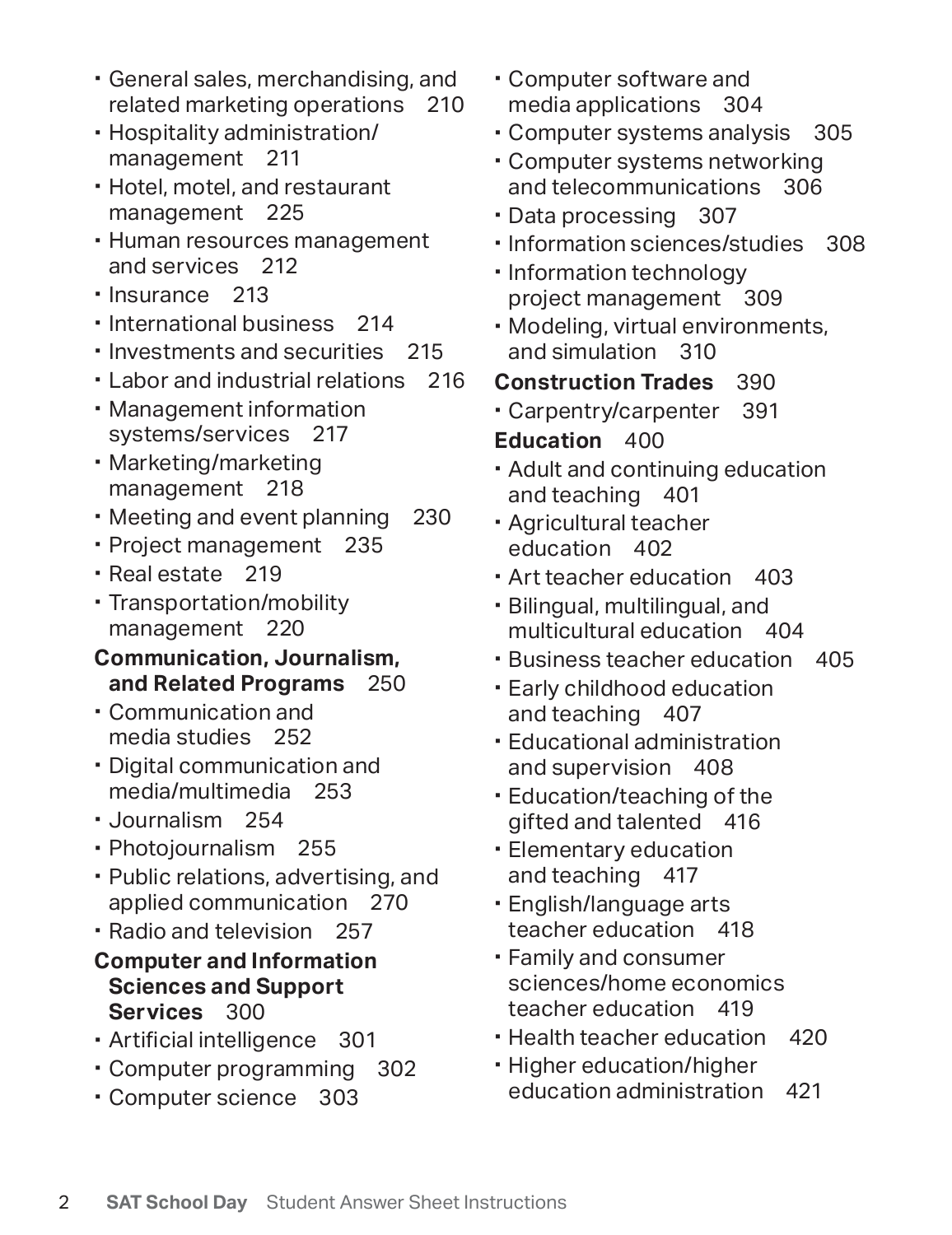- middle school education Junior high/intermediate/ and teaching 422
- Kindergarten/preschool education and teaching 423
- Mathematics teacher education 424
- Music teacher education 425
- Physical education teaching and coaching 426
- Psychology teacher education 427
- Science teacher education/general science teacher education 429
- Secondary education and teaching 430
- Social science teacher education 431
- Special education and teaching 432
- Student counseling and personnel services 433
- Teaching English as a second or foreign language/ESL language instructor 434
- education/industrial arts Technology teacher teacher education 435

## **Engineering** 450

- Aerospace, aeronautical, and space engineering 451
- Agricultural engineering 452
- Architectural engineering 453
- Biochemical engineering 478
- Biological/biosystems engineering 480
- Bioengineering and biomedical engineering 454
- Chemical engineering 455
- Civil engineering 456
- Computer engineering, general 457
- Construction engineering 458
- Electrical and electronics engineering 459
- Engineering chemistry 485
- Engineering mechanics 460
- applied physics 461 Engineering physics/
- Engineering science 462
- Environmental/environmental health engineering 463
- Geological/geophysical engineering 464
- Industrial engineering 465
- Materials engineering 466
- Mechanical engineering 467
- Mining and mineral engineering 468
- Naval architecture and marine engineering 469
- Nuclear engineering 470
- Ocean engineering 471
- Petroleum engineering 472
- Preengineering 490
- Surveying engineering 473
- Polymer/plastics engineering 475

## **Engineering Technologies** 500

- Civil engineering technology 510
- Computer engineering technology 501
- Drafting/design engineering technologies 502
- Electrical engineering technologies 511
- Environmental control technologies 512
- **· Industrial production** technologies 513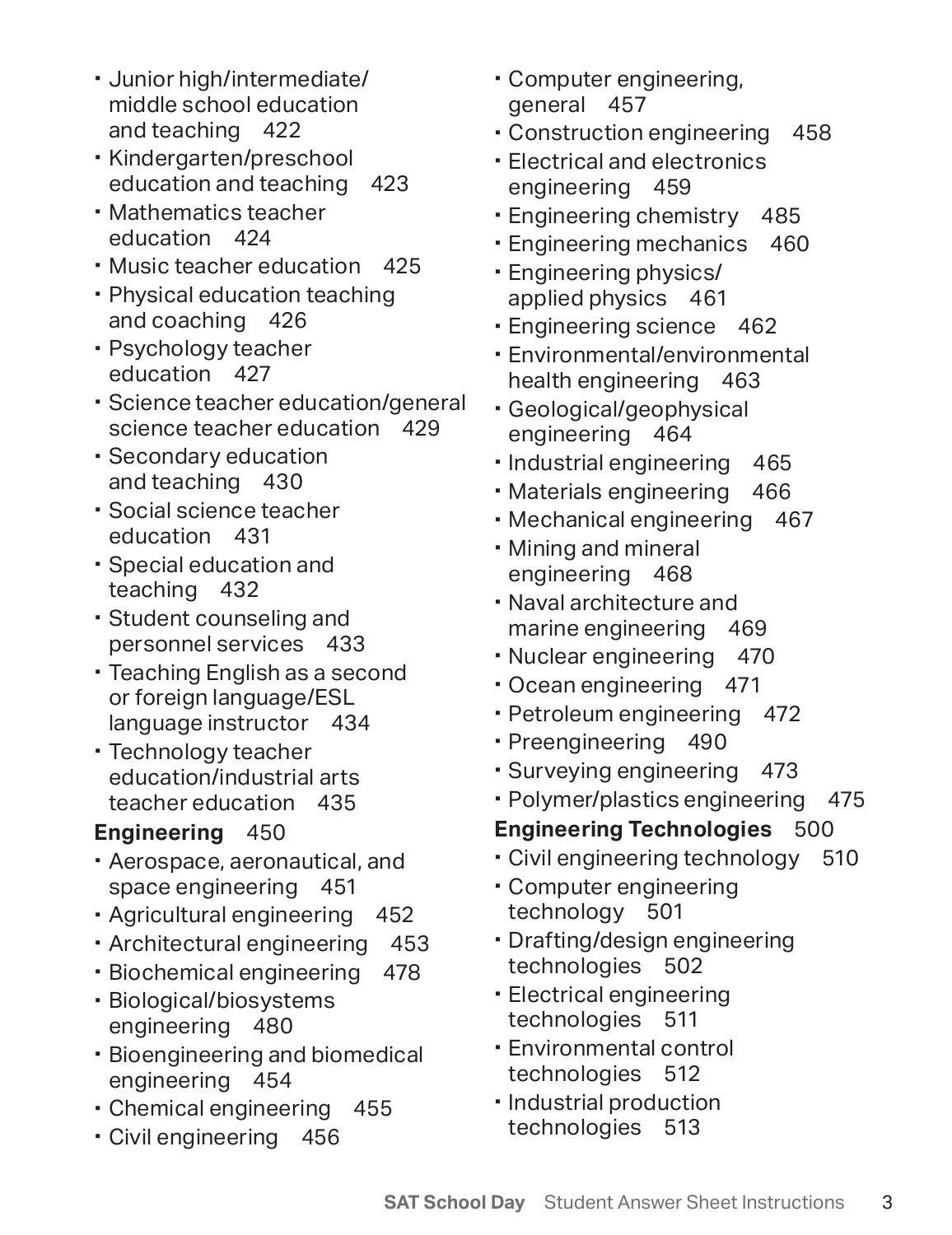- Mechanical engineering/ technologies 514
- Nanotechnology 515
- Nuclear engineering technology 507
- Plastics and polymer engineering technology 508
- Robotics technology 516
- Telecommunications technology 509

#### **English Language and Literature/Letters** 520

- American literature (United States and Canada) 521
- Creative writing 522
- English literature (British and Commonwealth) 523
- Rhetoric and composition/ writing studies 535
- Professional, technical, business, and scientific writing 525

#### **Family and Consumer Sciences/ Human Sciences** 540

- Apparel and textiles 541
- Foods, nutrition, and wellness studies 542
- Housing and human environments 543
- Human development, family studies, and related services 544
- **and Linguistics** 550 **Foreign Languages, Literatures,**
- African languages, literatures, and linguistics 551
- Arabic language and literature 552
- literatures, and linguistics 553 Classics and classical languages,
- Comparative literature 554
- East Asian languages, literatures, and linguistics 555
- French language and literature 556
- German language and literature 557
- $\cdot$  Italian language and literature 558
- **Linguistics 559**
- Russian language and literature 560
- Spanish language and literature 561

#### **Health Professions and Related Programs** 600

- Allied health and medical assisting services 601
- Allied health diagnostic, intervention, and treatment professions 602
- Alternative and complementary medicine and medical systems 640
- Athletic training/trainer 603
- Clinical/medical laboratory science/research and allied professions 605
- Communication sciences and disorders 606
- Dental hygiene/hygienist 607
- Dental laboratory technology/ technician 608
- Dental support services and allied professions 609
- Dietetics and clinical nutrition services 610
- Environmental health 611
- Health and medical administrative services 612
- Health and wellness 650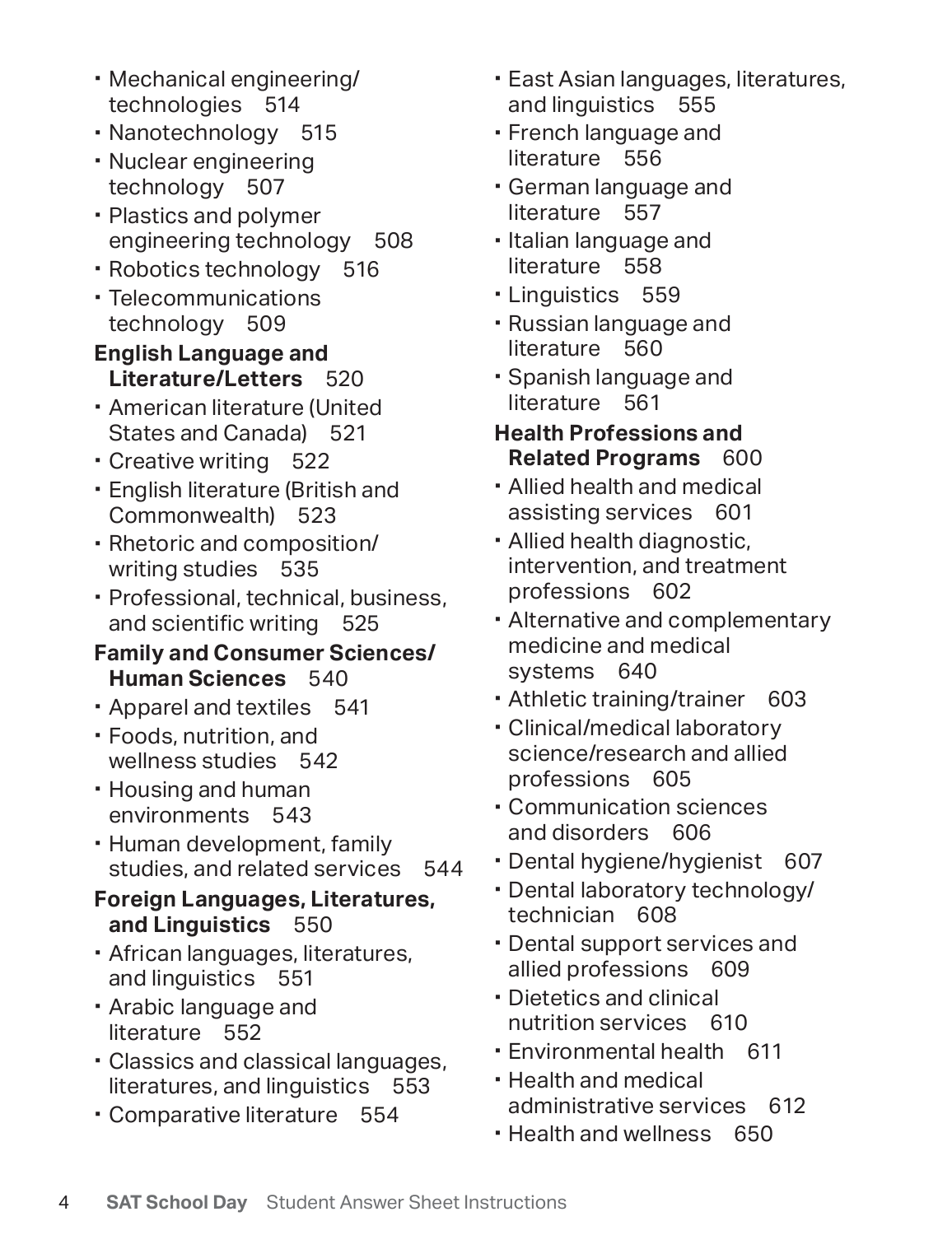- Health services/allied health/ health sciences 613
- Hospital/health care facilities administration 614
- Mental and social health services 615
- Music therapy/therapist 616
- Nuclear medical technology/ technologist 617
- Nurse anesthetist 618
- Nursing 619
- Osteopathic medicine/ osteopathy (DO) 622
- Pharmaceutical marketing and management 670
- Pharmaceutical sciences 671
- Physician assistant 625
- Podiatric medicine/ podiatry (DPM) 626
- Prechiropractic studies 675
- Predentistry studies 627
- Premedicine/premedical studies 628
- Preoccupational therapy studies 678
- Preoptometry studies 680
- Prepharmacy studies 629
- Prephysical therapy studies 682
- Preveterinary studies 630
- Public health 631
- Radiologic technology/ science-radiographer 632
- Rehabilitation and therapeutic professions 633
- Respiratory care therapy/ therapist 634
- Surgical technology/ technologist 636

 Therapeutic recreation/ recreational therapy 637

## **History** 700

- American history (United States) 701
- European history 702
- **Homeland Security, Law Enforcement, Firefighting, and Related Protective Services** 890
- Criminal justice and corrections 891
- Criminal justice/law enforcement administration 892
- Cyber/computer forensics/ counterterrorism 895
- Financial forensics and fraud investigation 896
- Fire protection 893
- Forensic science and technology 894
- Homeland security 897
- **Studies** 710 **Legal Professions and**
- Legal assistant/paralegal 711
- Prelaw studies 712
- **Studies, and Humanities** 720 **Liberal Arts and Sciences, General**
- General studies 721
- Humanities/humanistic studies 722
- Liberal arts and sciences/ liberal studies 723
- **Administration** 730 **Library Science and**
- Library and archives assisting 731

## **Mathematics and Statistics** 740

Applied mathematics 741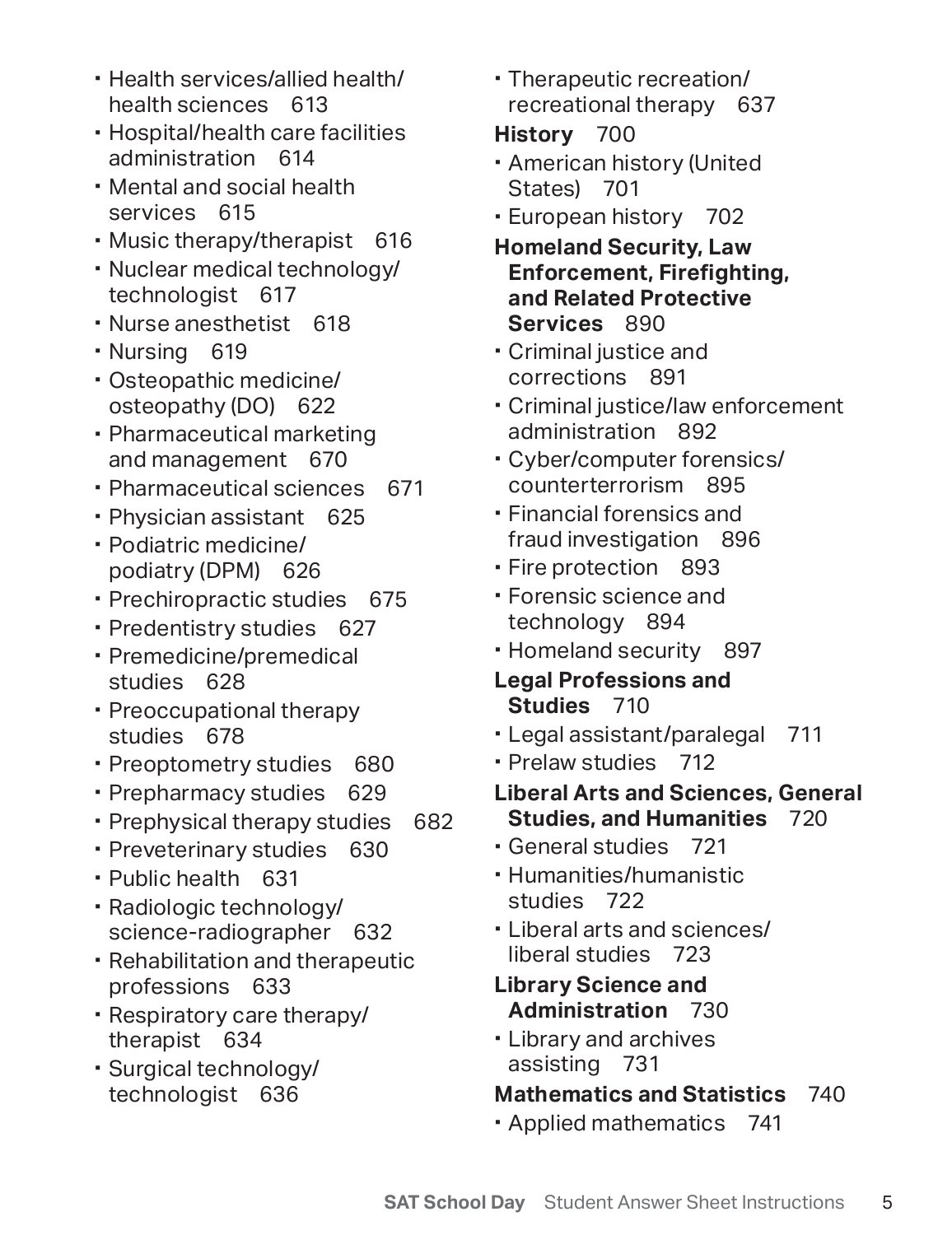- Financial mathematics 746
- Mathematics 742
- Statistics 743

## **Mechanic and Repair Technologies/Technician** 750

- Airframe mechanics and aircraft maintenance technology 751
- Automobile/automotive mechanics technology 752
- Electrical/electronics maintenance and repair technology 753
- Heating, air conditioning, ventilation, and refrigeration maintenance technology 754

#### **Military Technologies and Applied Sciences** 360

#### **Multi/Interdisciplinary Studies** 770

- Biological and physical sciences 771
- Human biology 780
- International/global studies 772
- Marine sciences 784
- Mathematics and computer science 773
- Nutrition sciences 775
- Sustainability studies 787

### **Natural Resources and Conservation** 790

- Environmental science 791
- Environmental studies 792
- Fishing and fisheries sciences and management 793
- Forestry 794
- Natural resources management and policy 795
- Wildlife, fish, wildlands science/ management 796

## **Parks, Recreation, Leisure, and Fitness Studies** 800

- Health and physical education/fitness 801
- Outdoor education 804
- Parks and recreation facilities management 802
- Sport and fitness administration/ management 803
- Sports studies 805
- **Services** 810 **Personal and Culinary**
- Cosmetology and personal grooming services 811
- Culinary arts and related services 815
- Funeral service and mortuary science 812

## **Studies** 820 **Philosophy and Religious**

- Philosophy 821
- Religion/religious studies 822

## **Physical Sciences** 830

- Analytical chemistry 831
- Astronomy 832
- Astrophysics 833
- Atmospheric sciences and meteorology 834
- Atomic/molecular physics 835
- Chemistry 836
- Forensic chemistry 850
- Geological and Earth sciences/ geosciences 837
- Materials science 854
- Nuclear physics 838
- Oceanography, chemical and physical 839
- Organic chemistry 840
- Paleontology 841